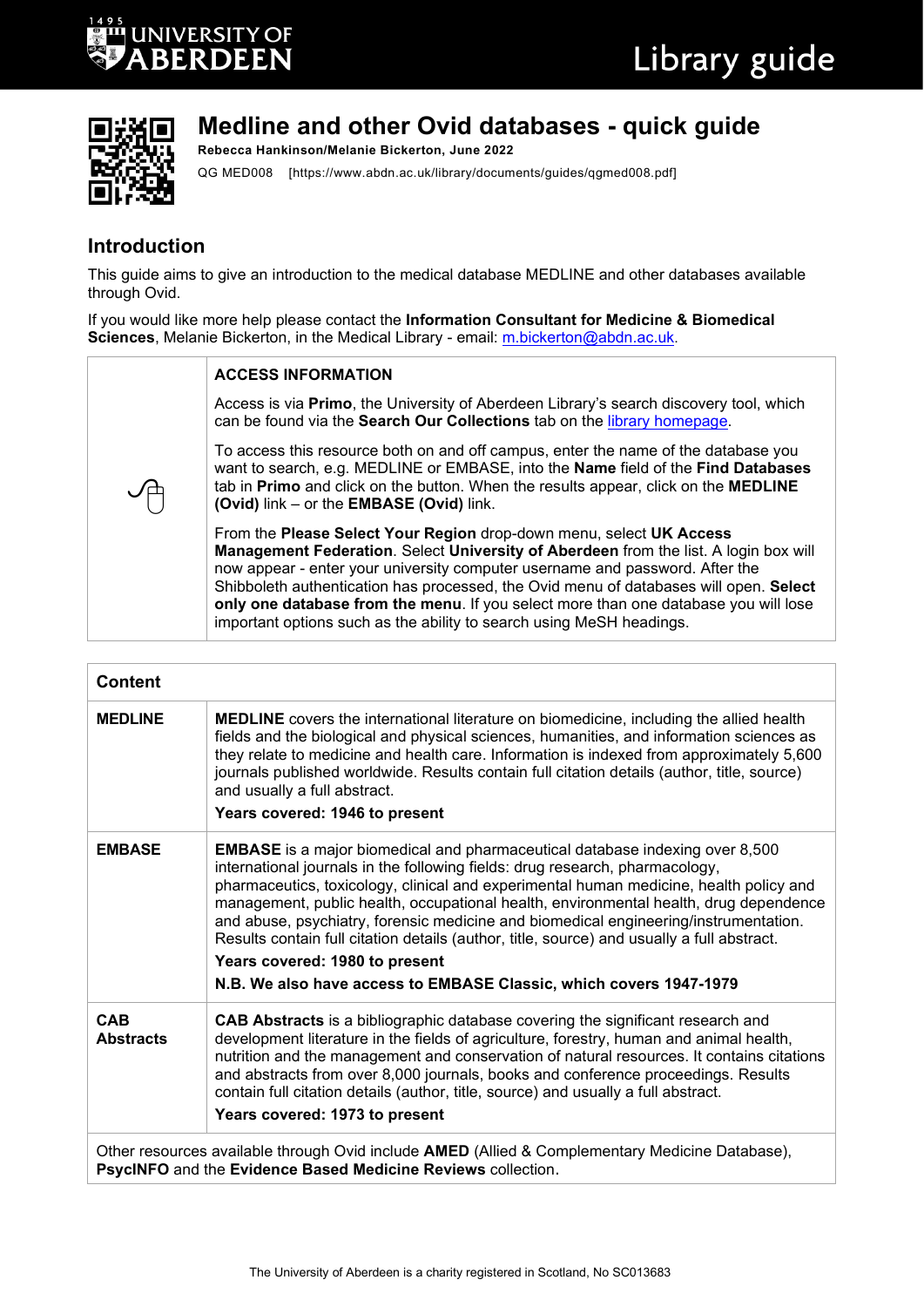#### **Search rules**

- 1. Truncation and Wildcards: you can expand your search using the truncation symbols \$ or \*. For example, **depress\$** finds **depression** or **depressive**, **depressed** and so on. This function allows you to use word roots to find variations of terms that might be valuable to your overall search. Use it to find variations of terms you may not have considerered. Please note that in Ovid database mapping must be turned off for truncation and wild cards to operate properly.
- 2. **?** is a wildcard to signify zero or one letters within or at the end of a word e.g. **wom?n** finds **woman** or **women**; **this can also be useful for retrieving terms with British or American variants, e.g. p?ediatrics**.
- 3. Combine and separate your search terms using the Boolean Operators **AND** or **OR** or **NOT** from the **search history panel**.
- 4. If combining phrases in the same line, enclose each phrase in parentheses.
- 5. Further search tips can be found by clicking on **Help** at the top right-hand corner of the Ovid screen.

#### **Starting your search**

**Search for your term(s) using both MeSH terms and natural language**

#### **Searching for your term using the Medical Subject Headings (MeSH terms)**

1. Using the **Advanced Search** option, select to search by **Keyword**. Type your first term into the search box. Leave the **Map Term to Subject Heading** box ticked. Click the **Search** button.

The MeSH terms make up the thesaurus of Medline. When you conduct a keyword search with the MeSH term box ticked, the database will search for your term (and its synonyms) by checking the thesaurus using the preferred term. This is a good way to search as the thesaurus does the work for you, retrieving the total concept (e.g. the heading **Myocardial Infarction** will find that term but also **heart attack**, **heart attacks**, **cardiac attack** etc.).

- 2. A list of **Subject Headings** will now be displayed. By clicking on the **Scope** button to the right of a subject heading, you can see Medline's definition of the term and a list of synonyms/like terms/plurals that will also be included in the search for that MeSH term.
- 3. There are two further search options available on this screen: **Explode** and **Focus**.

**Explode**: if you select the **Explode** option, your results will include all of your concept's narrower related terms. As such, this option will increase the number of results. To view those terms click on the MeSH term to see the **Thesaurus Tree.**

**Focus**: if you select the **Focus** option, your results will only include articles where your concept is the **main thrust** of the paper. As such, this option will reduce the number of results.

4. Click **Continue**. A **Subheading Display** may then open, asking you to select one (or more) aspect of the concept (again, this will narrow down the results). You may do this or tick **Include All Subheadings**. Click **Continue** to view your results.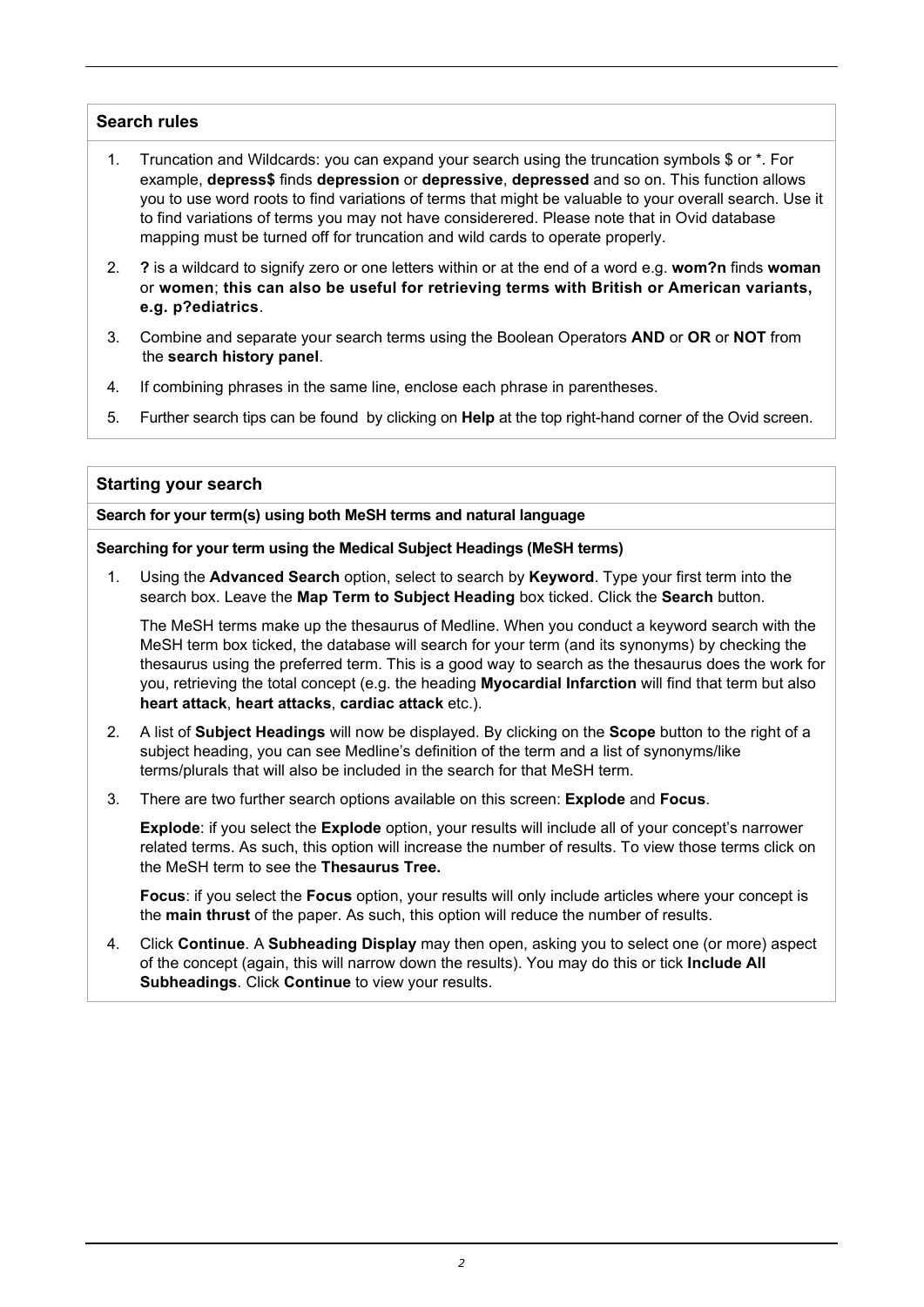#### **Searching for your term using natural language**

There are two ways to search using natural language:

1. Using the **Advanced Search** option, select to search by **Keyword**. Type your first term into the search box.

Following your term, type .tw (e.g. **cholesterol.tw**). This is a field code, and stands for textword. This will limit your search to titles and abstracts. All of the field codes are available under the **Search Fields** tab.

Click the **Search** button.

2. Using the **Advanced Search** option, select to search by **Keyword**. Type your first term into the search box. Leave the **Map Term to Subject Heading** box ticked. Click the **Search** button.

Scroll down to the bottom of the list of **Subject Headings** and select your original term which will appear in black text.

**Beware:** When you search using natural language, you will not retrieve singular/plurals or American/UK spellings e.g. mouse/mice, esophagus/oesophagus. Natural language searching can be used where a MeSH search gives nothing useful, but should be used with care – MeSH searching is usually more accurate.

### **Combining your terms and limiting your results**

Once you have searched for one or more terms expand the search history. The screen will look similar to this:

| 0      | $#$ $\triangle$ | Searches               | <b>Results</b> | <b>Type</b> | <b>Actions</b>         | <b>Annotations</b> |
|--------|-----------------|------------------------|----------------|-------------|------------------------|--------------------|
| 8      |                 | myocardial infarction/ | 150171         | Advanced    | Display Results More = | Q                  |
| $\Box$ | $\overline{2}$  | exp Cholesterol/       | 144216         | Advanced    | Display Results More + | Q                  |
| $\Box$ | 3               | $1$ and $2$            | 3194           | Advanced    | Display Results More + | Q                  |

#### **Combining search terms**

There are two ways to combine search terms:

- 1. Select the search terms that you want to combine by clicking on the terms' check-boxes in the lefthand column. Click on the relevant **Combine selections** button (**AND** or **OR**).
- 2. Type your set numbers (e.g. 1 AND 2; 2 OR 5) in the standard KEYWORD search box using **AND** or **OR** or **NOT** to combine the search terms.

**AND** narrows your search. It will only retrieve results where **both terms occur in the same reference**.

**OR** broadens your search. It will retrieve results on **Term 1 or Term 2 whether or not they are related**.

**NOT** removes an unwanted term from any set.

#### **Limiting**

It is possible to focus your results further using the **Limits** function. This allows you to apply pre-set limits, e.g. human studies only; English language only; specific age ranges etc.

Click on **Limits** in the main search panel to apply a selection of commonly used limits. Click on the **Additional Limits** button for the full range of limits.